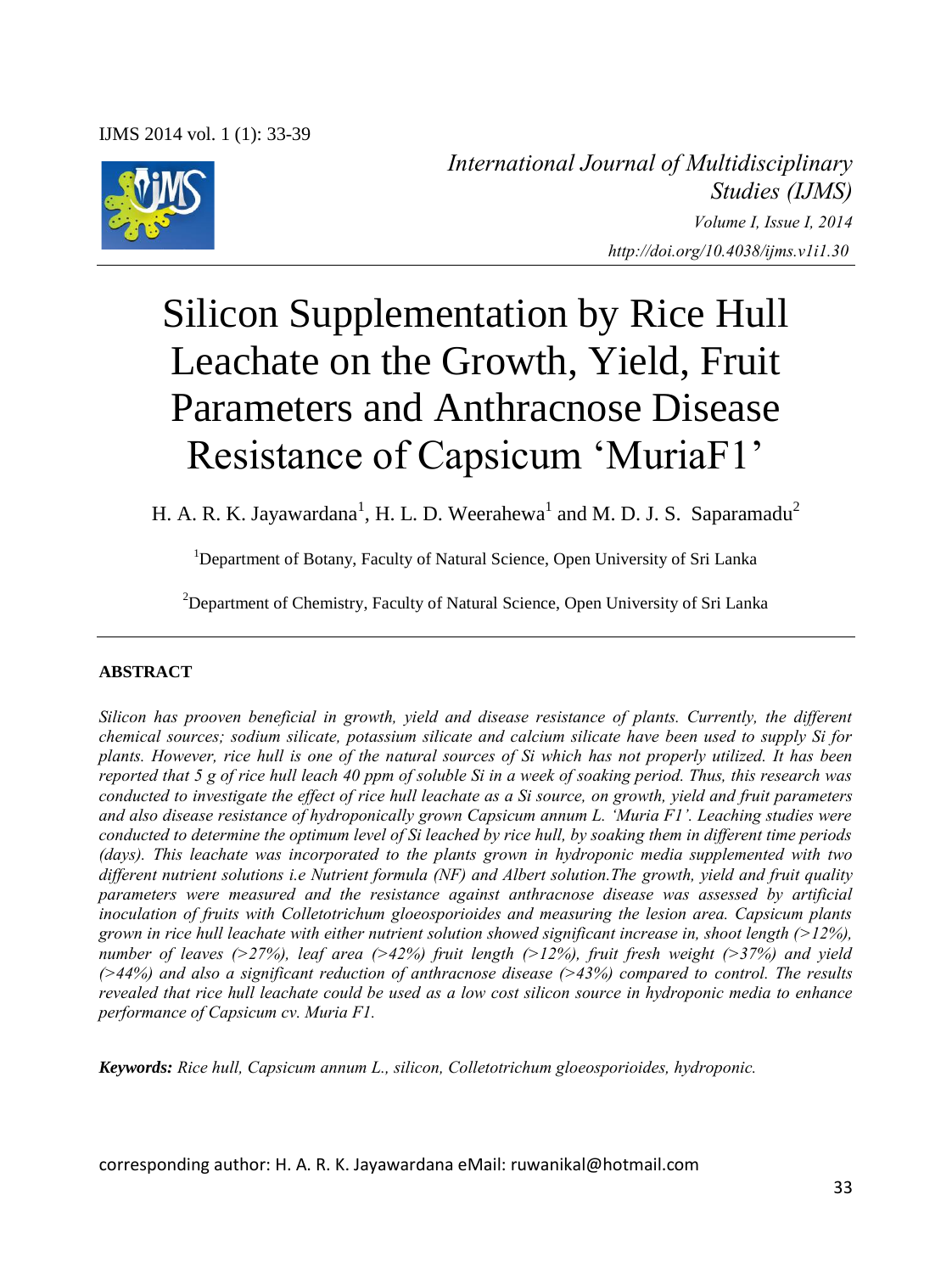## **1. INTRODUCTION**

Capsicum (*Capsicum annum* L.) is a vegetable which fetches a high demand both in local and export market. Anthracnose is one of the major fungal diseases of *Capsicum annum* L. causing higher postharvest losses [1].The control of disease is currently achieved by application of fungicides, which is costly and environmentally hazardous. Growing capsicum in the field involves extensive labor and a high cost of agrochemicals such as, mineral fertilizers and fungicides in order to assure good yield and quality. Silicon supplementation in plants has been reported to be beneficial on growth, yield, and disease resistance in both monocot and dicot plants. The most promising results were recorded in powdery mildew reduction in cucumber with significant increase in the fresh weight per unit area and chlorophyll content and RUBP carboxylase of leaves as well [2]. In addition, Si plays an important role in mineral nutrition, mechanical strength and abiotic stresses [3]. Hydroponic is a suitable system of growing crops in which space, fertilizer and labor are efficiently used. In case of hydroponic systems, plants are grown in soilless substrates which often supply limited amount of plant available silicon. Different sources of soluble Si have been used for amendment of nutrient solutions of hydroponics such as sodium silicate [4], potassium silicate [2], calcium silicate [5] etc. Addition of Si as a soluble silicate into hydroponic nutrient solution would be costly. Rice hull is an agricultural byproduct which is not utilized properly and is readily available which contains about 20% of silica [6]. It has been reported that 5 g of rice hull leach 40 ppm of soluble Si in a week of soaking period [7]. Rice hull leachate would be a natural and environmental friendly Si source to be

applied into hydroponic media. However, the effect of leachate may differ with the type of hydroponic nutrient solution.

Objective of this research was to investigate the effect of rice hull leachate supplied with two nutrient solutions; Albert solution and NF nutrient solution on the growth, yield, fruit quality parameters and also resistance against anthracnose disease of Capsicum 'Muria F1'.

#### **2. MATERIALS AND METHODS**

## **2.1 Leaching Study**

Laboratory experiments were conducted to find the concentration of silicon leached by different masses of rice hull soaked in different volumes of tap water for different time periods. Solution samples were analyzed for molybdo reactive silica using a colorimetric method [8]. The optimum conditions which produce highest level of Si in the leachate was selected according to the results of leachate study.

### **2.2 Plant material**

Seeds of Capsicum 'Muria F1' (East-West seed International Ltd of Thailand) were sown on coir dust and compost medium (1:1). Plants were maintained in the nursery for six weeks. Healthy plants were transferred to non circular hydroponic system in a mesh house in  $28-30^{\circ}$ C temperature and 80-85% relative humidity.

## **2.3 Treatments and experimental design**

Two nutrients solutions were used in the experiment; Albert (Unipower (pvt) Ltd.) and NF nutrient solution [7]. Four treatments were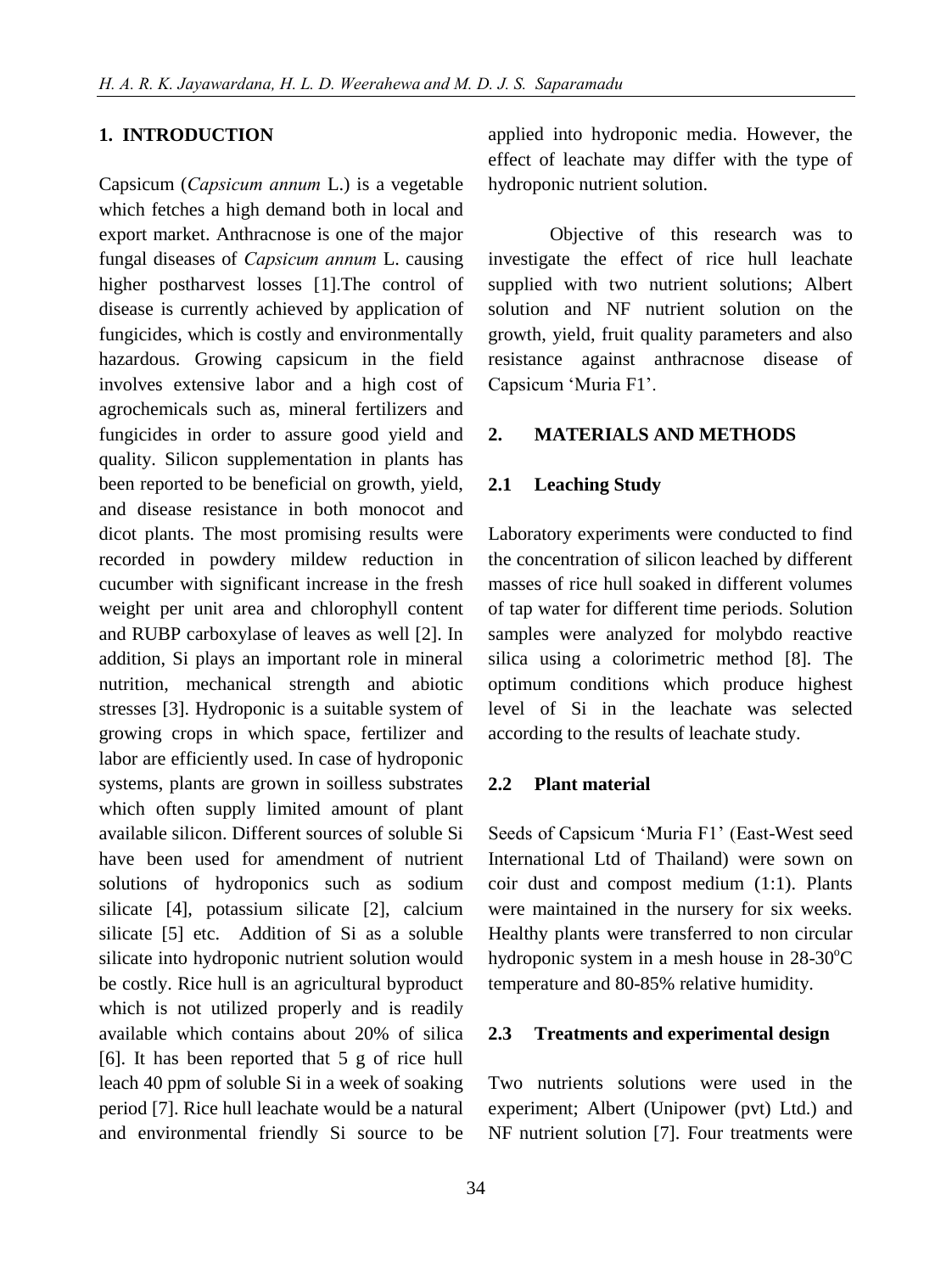conducted seperately as Leachate in Albert media (Leachate/AL), Only Albert media (Control/AL), Leachate in NF media (Leachate/NF), Only NF media (Control/NF). The nutrient solution of both treatments was renewed once a week. Treatments were arranged in Complete Randomized Design (CRD) with three replicates having four plants per replicate. The experiment was repeated and the data were analyzed using one way ANOVA in Minitab 14 statistical software.

## **2.4 Measurement of growth, yield and fruit quality parameters**

**Growth parameters.** The shoot length, root length, number of leaves, average leaf area and number of fruits were recorded and data were averaged.

**Fruit parameters.** Fruit length and fruit fresh weight of each harvested fruit were measured and averaged. Three fruits from each treatment were used to test each fruit quality parameters. Fruit width and fruit pericarp thickness were measured by a vernier caliper. Diameter at the maximum width was taken as the fruit width. Fruits were cross sectioned at the maximum width and 3 measurements of pericarp thickness were taken per cross section. A known weight of fresh fruit was oven dried at 80°C for 72 hrs and the dry weight was measured. Fruit firmness was measured by penetrometer (Model FT 40, Wagner Instruments, Greenwich CT). Fruit extracts were prepared by crushing the fruits separately using a blender and squeezing the pulp through a muslin cloth. Total soluble solids (TSS) of fruit extracts were measured by a refractometer (Model WZ-113, China) within the range of 0- 32% Brix and pH of the extracts was measured using pH meter (Model IQ150, USA). Aliquots

(5 ml) of fruit extracts were titrated against 0.1 M NaOH in the presence of phenolphthalein as an indicator and titratable acidity (%TA) for each sample was determined according to Askar and Trepow [9].

### **2.5 Pathogen identification and isolation**

*C. gleosporioides* was isolated on PDA (Potato Dextrose Agar) media from an anthracnose lesion on capsicum fruit, followed by surface sterilization with 1 % NaOCl for 1 minute. The tissues were then placed on PDA media and incubated at 27-30°C. Culture plates were observed for mycelium growth, morphology of culture medium and shape of conidia through light microscope.

## **2.6 Assessment of anthracnose disease resistance**

Resistance against anthracnose disease was assessed by artificial inoculation of *C. gloeosporioides* on fruits and measuring the lesion area for 10 days. Six fruits from each treatment were used for the inoculation study. A spore suspension  $(10^5 \text{ conidia per ml})$  was prepared by using 7days old pure cultures of *C. gloeosporioides* and three drops of spore suspension (20 µl) were placed per fruit. Inoculated fruits were maintained in moist chambers (95-100% relative humidity) at  $28\pm2$ °C for 10 days. The average lesion area was calculated for each fruit.

## **3. RESULTS AND DISCUSSION**

The highest concentration of Si (5 ppm) was found in the leachate produced by 2-3 kg of rice hull [Fig.1]. Therefore the leachate was prepared by soaking 2 kg of rice hull in 50 l of water for 2 days.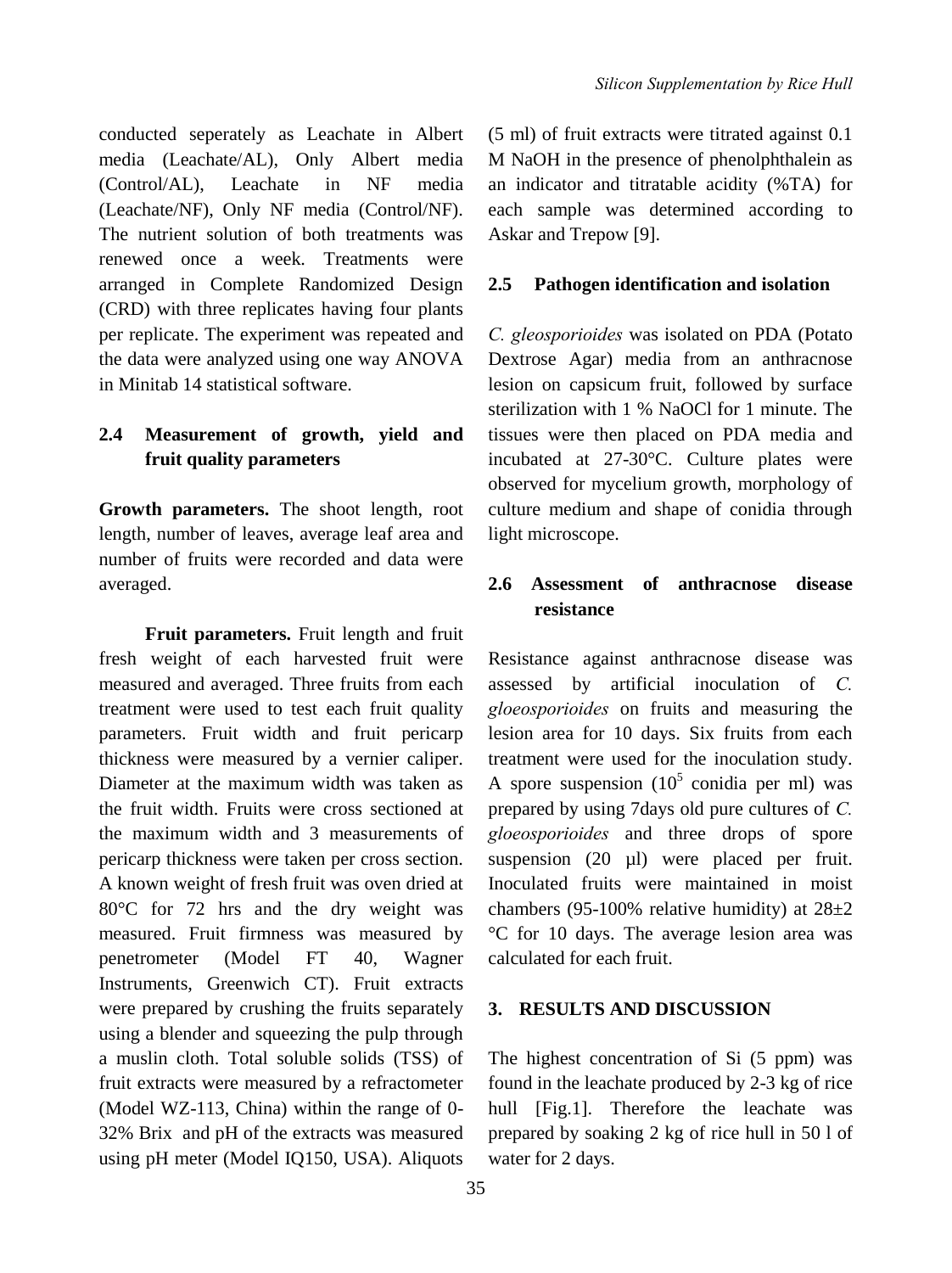

**Fig. 1**. Different amounts of Si leached by different masses of rice hull in 50 l of water.

The plants treated with rice hull leachate showed significant increase in some important growth, yield and fruit quality parameters compared to control. [Table 1]. Capsicum plants of Leachate/AL treatment showed a significant increase in fruit fresh weight (46%), fruit length (12%), shoot length (12%), no: of leaves (27%) and leaf area (42%), resulting 46% increase of per plant yield compared to Control/AL. Similarly, plants of Leachate/NF treatment showed a significant increase in fruit fresh weight (37%), fruit length (17%), shoot length (15%), no: of leaves (29%) and leaf area (44%), resulting 44% increase of per plant yield compared to Control/NF.

Table 1. Growth, yield and fruit quality parameters of Capsicum plants treated and non treated with rice hull leachate. Means followed by same letters in each row under each nutrient type are significantly different compared to each control  $(P \le 0.05)$ . Values in parentheses represent percentage increase observed in corresponding parameters compared to each control.

| Parameter                     | Leachate/AL                   | Control/AL          | Leachate/NF             | Control/NF          |
|-------------------------------|-------------------------------|---------------------|-------------------------|---------------------|
| Shoot length (cm)             | $77.00^{\text{ a}} (12\%)$    | 69.00 <sup>b</sup>  | $75.00 \times (15\%)$   | 65.00 <sup>y</sup>  |
| Root length (cm)              | $20.67$ <sup>a</sup>          | 20.00 <sup>a</sup>  | 20.00 <sup>x</sup>      | 19.20 <sup>x</sup>  |
| No:of leaves                  | $80^{\circ} (27\%)$           | 63 <sup>b</sup>     | $70^{\text{x}}(29\%)$   | $54^{\mathrm{y}}$   |
| Avg leaf area $\text{cm}^2$ ) | 68 $^{\circ}(42\%)$           | 48 <sup>b</sup>     | $65^x(44\%)$            | 45 <sup>y</sup>     |
| Number of fruits<br>per       | 10 <sup>a</sup>               | 08 <sup>a</sup>     | 09 <sup>x</sup>         | 09 <sup>x</sup>     |
| plant                         |                               |                     |                         |                     |
| Fruit length (cm)             | 14.58 <sup>a</sup> (12%)      | 13.01 <sup>b</sup>  | $13.70$ $*(17\%)$       | 11.75 <sup>y</sup>  |
| Fruit width (cm)              | $2.75$ <sup>a</sup>           | 2.69 <sup>a</sup>   | 2.67 x                  | 2.73 x              |
| Fruit pericarp thickness      | 3.9 <sup>a</sup>              | 3.9 <sup>a</sup>    | 4.1 <sup>x</sup>        | 4.0 <sup>x</sup>    |
| (mm)                          |                               |                     |                         |                     |
| Fruit fresh weight (g)        | $35.64$ <sup>a</sup> $(46\%)$ | 24.39 <sup>b</sup>  | 34.7 <sup>x</sup> (37%) | 25.4 y              |
| Fruit dry weight (g) per      | 4.84 $^{a}$                   | 4.81 $^{a}$         | 4.82 $^{x}$             | 4.79 $x$            |
| 100 g of fresh weight         |                               |                     |                         |                     |
| % Titratable acidity          | $0.52$ <sup>a</sup>           | $0.52$ <sup>a</sup> | $0.54~^{\rm x}$         | $0.54~^{\rm x}$     |
| Soluble<br>Total<br>Solids    | 7.3 <sup>a</sup>              | 7.4 <sup>a</sup>    | 7.4 x                   | $7.5^{\mathrm{x}}$  |
| $(^{\circ}Brix)$              |                               |                     |                         |                     |
| Fruit firmness (N)            | 22.53 <sup>a</sup>            | 22.23 <sup>a</sup>  | 20.9 <sup>x</sup>       | 19.6 x              |
| pH                            | 5.72 <sup>a</sup>             | 5.65 <sup>a</sup>   | 5.00 <sup>x</sup>       | 5.50 <sup>x</sup>   |
| Yield per plant $(g)$         | 338.76 $^{a}(46%)$            | $231.36^{b}$        | $324.5$ $*(44\%)$       | 225.85 <sup>y</sup> |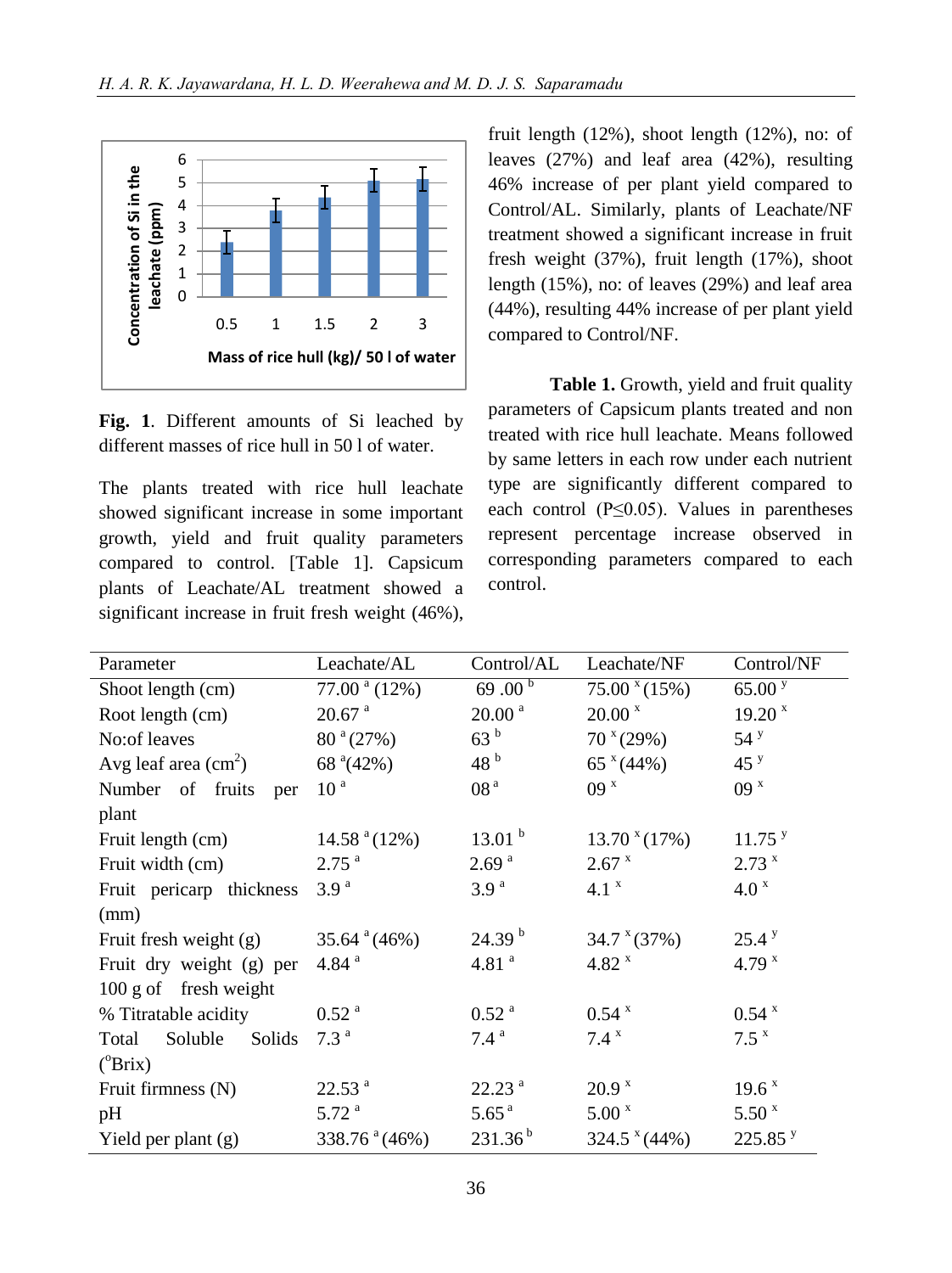It was reported that the growth of rice was enhanced by the addition of Si to the nutrient solution [10]. Improvements in plant yield due to Si application have been reported in sugarcane [11] and cucumber [2] also. It has been reported that omission of the Si causes deficiency symptoms in tomato [12] and cucumber [13] and marked adverse effects as well on soybean [14] and strawberry [15]. The current study also suggests the importance of adding silicon in to nutrient solution of hydroponics system.

However, there was no significant effect of leachate supplement on average number of fruits per plant, root length, fruit width, pericarp thickness, fruit dry weight, titratable acidity, total soluble solids, pH and fruit firmness [Table1].

In addition, the harvested fruits from plants treated with rice hull leachate (Leachate/AL) showed a significantly lower lesion area  $(52.77 \text{ mm}^2)$  at 10 days after inoculation compared to control  $(96.10 \text{ mm}^2)$ (Fig. 2.) showing a 45% reduction of anthracnose disease compared to Control/L. In the same way, fruits of Leachate/NF (58.33 mm<sup>2</sup>) showed a significantly lower lesion area compared to Control/NF  $(103.87 \text{ mm}^2)$  (Fig. 2.) with a disease reduction of 43%. It has been reported that silicon reduced anthracnose disease significantly in sorghum [16], cucumber [17], beans [18] and tomato [19].

#### *Silicon Supplementation by Rice Hull*



**Fig.2**. Average lesion area of fruits at 10 days after inoculation *C. gloeosporioides.* 

The rice hull leachate applied in this experiment contained 5 ppm of soluble Si. It could be suggested that increased concentrations of Si in the rice hull may possibly increase the disease resistance. In the current study, it was practically difficult to increase the mass of rice hull and the soaking duration due to the bad odour created. Further studies would be needed to test different techniques and application methods in hydroponic systems in order to leach more silicon by rice hull.

#### **4. CONCLUSION**

Silicon has beneficial effects on Capsicum plants grown in hydroponics system and it was revealed that, rice hull leachate is a cost effective silicon source for hydroponic systems either in Albert or NF nutrient solution to enhance the yield, some growth parameters and anthracnose disease resistance of *Capsicum annum* L. 'Muria F1'.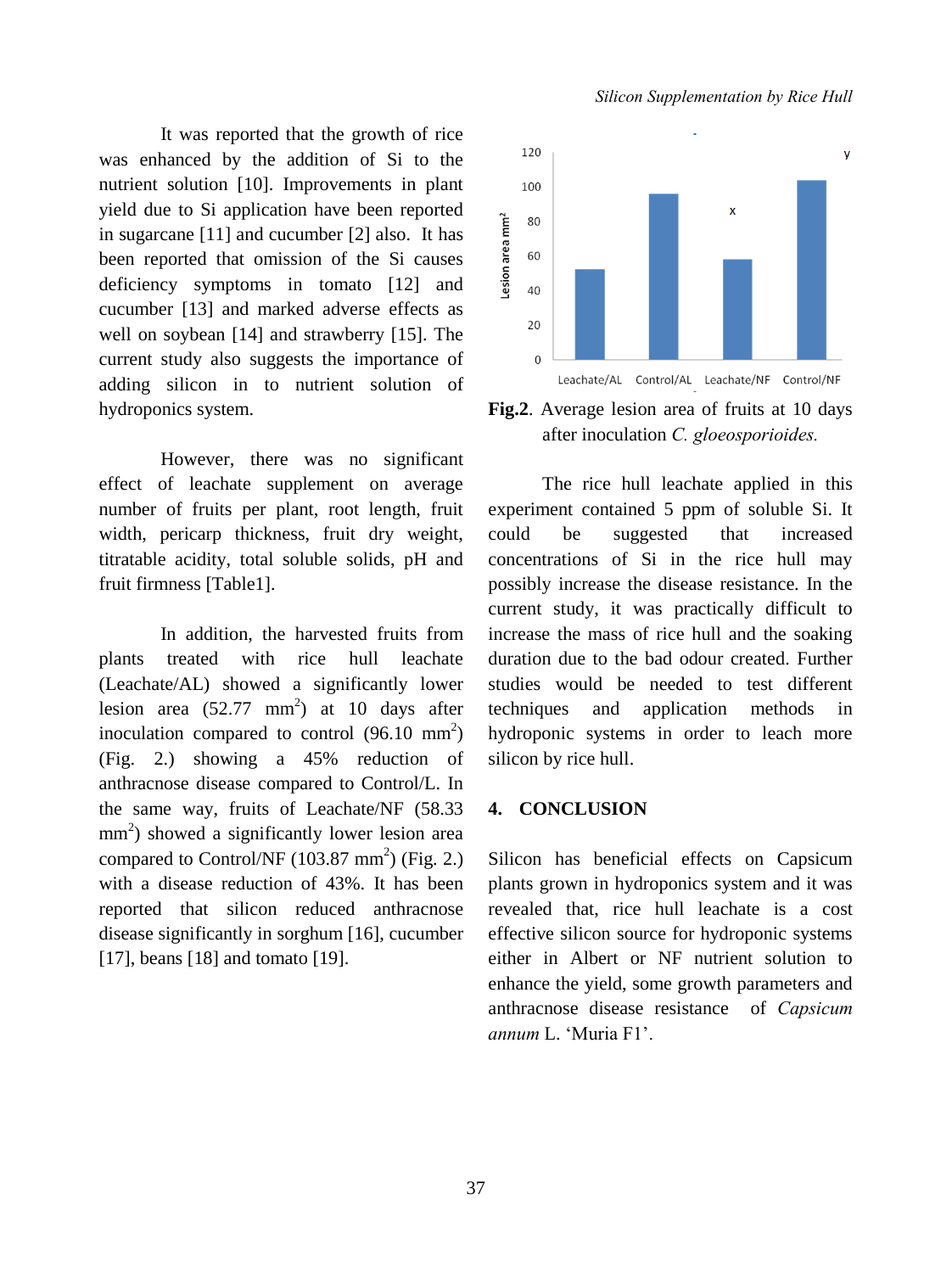## **REFERENCES**

- OANH, L.T.K., KORPRADITSKUL, V., RATTANAKREETAKUL, C.A (2004). pathogenicity of Anthracnose Fungus, *Colletotrichum capsici* on Various Thai Chili Varieties. Kasetsart Journal (Natural Science). 38, 103--108
- ADATIA, M.H. BESTFORD, R.T. (1986). The Effects of Silicon on Cucumber Plants Grown in Recirculating Nutrient Solution. Ann. Bot. 58, 343--351
- EPSTEIN, E. (1993). Review-The anomaly of silicon in plant biology. proc. Natl.Acad.Sci. USA.91, 11--17
- HUANG, C., ROBERTS, P.D., DATNOFF, L.E. (2011). Silicon Suppresses Fusarium Crown and Root Rot of Tomato. J Phytopathol. 159, 546--554
- FRENCH-MONAR, R.D., RODRIGUES, F.A., KORNDORFER, G.H., DATNOFF, L.E. (2010). Silicon Suppresses Phytophthora Blight Development on Bell Pepper. J.Phytopathology, 58, 554--560
- MAMPITIYARACHCHI, T.R. (1980). Use of Rice Hull Ash in Water Treatment.: Phd thesis. The University of New South Wales.
- SAPARAMADU M.D.J.S. (2008). Development of a User Friendly and Cost Effective Nutrient Management Strategy for Simplified Hydroponics.: Mphil thesis. pp. 293.
- CLESCERI, S.L., GREENBURGE, A.E., EATON, A.D. (eds). (1998). Standard Methods for the Examination of Water and Waste Water.  $(20<sup>th</sup>$  ed.). American public health association. United book press. Baltimore. Maryland.
- ASKAR, A., TREPOW, H. (1993). Quality Assuarance in Tropical Fruit Processing. Springerverlay, New York. pp.9--25.
- MA, J., TAKAHASHI, E. (1989). Effect of Silicon on the Growth of Rice Plant at Different Growth Stages.jpn.J.Soil Sci. Plant Nutr. 35, 347--356
- ELAWAD, S.H., GASCHO, G.J., STREET, J.J. (1982). Response of Sugarcane to Silicate Source and rate I: Growth and Yield Agron J.74, 481--484
- MIYAKE, Y., TAKAHASHI, E. (1978). Silicon Deficiency of Tomato Plant. Soil Sci. Plant Nutr. 24, 175--189.
- MIYAKE, Y., TAKAHASHI, E. (1983). Effect of Silicon on the Growth of Solution-Cultured Cucumber Plants. Soil Sci. Plant Nutr. 29, 71--83.
- MIYAKE**,** Y**.,** TAKAHASHI, E. (1985). Effect of Silicon on the Growth of Soybean Plants in a Solution Culture. Soil Sci Plant Nutr. 31, 625--636.
- MIYAKE, Y., TAKAHASHI, E. (1986). Effect of Silicon on the Growth and Fruit Production of Strawberry Plants in a Solution Culture. Soil Sci Plant Nutr. 32, 321--326
- NARWAL, R.P. (1973). Silica Bodies and Resistance to Infection in jowar (Sorghum vulgare perc.).Agra Univ J. Res. Sci. 22, 17--20
- KANTO, T. (2002). Research of Silicate for Improvement of Plant Defense Against Pathogens in Japan. In: Second Silicon in Agriculture conference,T. Matoh. (ed.) Press-Net. Kyoto.Japan.pp. 22--26
- POLANCO, L.R., RODRIGUES, F.A., NASCIMENTO, K.J.T., SHULMAN, P., SILVA, L.C., NEVES, F.W., Vale, F.X.R. (2012). Biochemical Aspects of Bean Resistance to Anthracnose Mediated by Silicon. Ann App Biol. 161, 140--150

DAVID, D., WEERAHEWA, H.L.D. (2012).